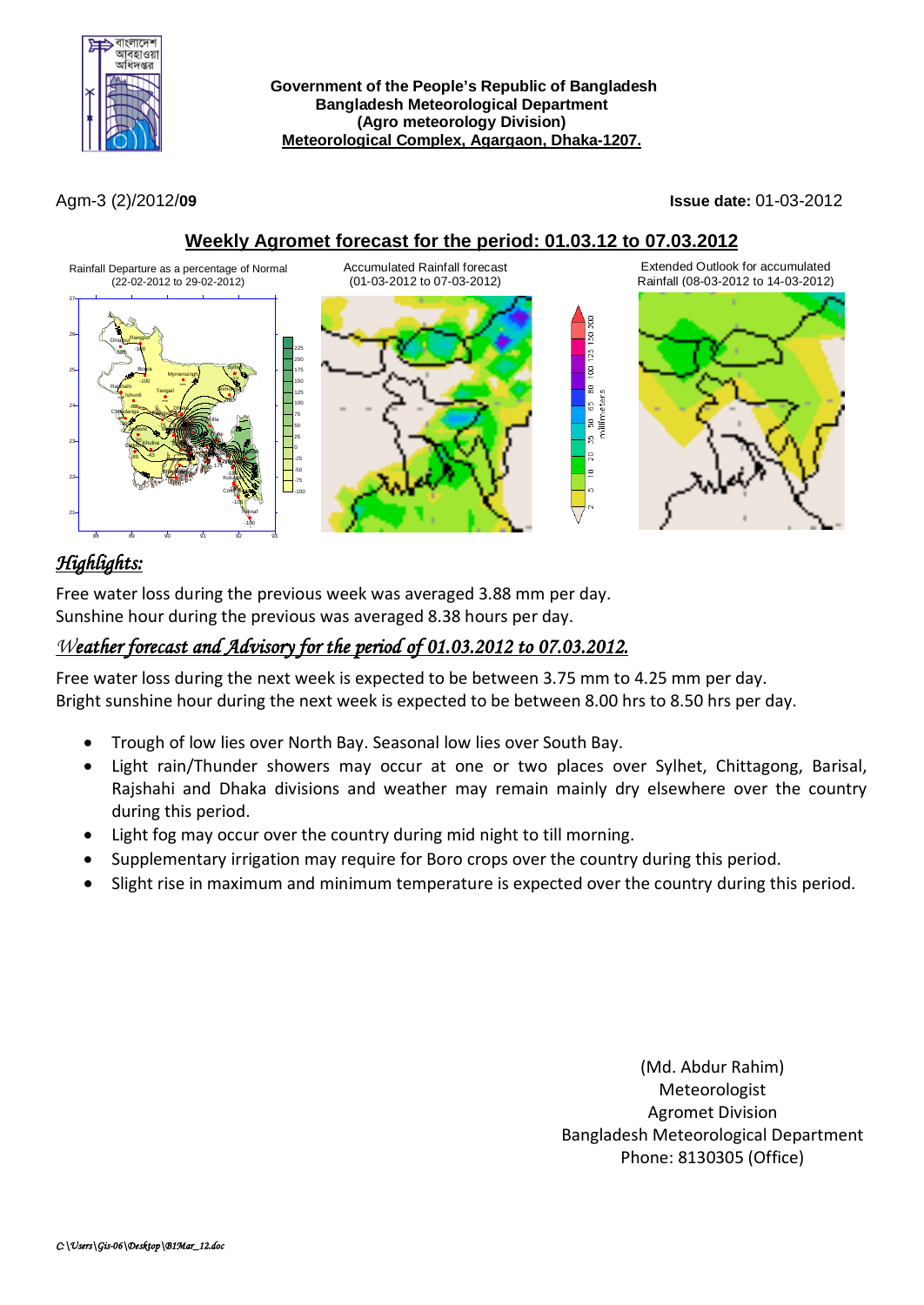## **Bangla Version**

#### পূর্বাভাস, সময়: ০১-০৩-২০১২ থেকে ০৭-০৩-২০১২



#### প্ৰধান বৈশিষ্ট্য সমূহঃ-

গত সপ্তাহের দৈনিক বাষ্পীভবনের গড় ৩.৮৮ মিঃ মিঃ ছিল। গত সপ্তাহের দৈনিক সর্যকিরণ কালের গড় ৮.৩৮ ঘন্টা ছিল।

#### আবহাওয়া পূর্বাভাসঃ- ০১-০৩-২০১২ইং থেকে ০৭-০৩-২০১২ ইং পর্যন্ত।

আগামী সপ্তাহের বাম্পীভবনের দৈনিক গড় মান ৩.৭৫ মিঃমিঃ থেকে ৪.২৫মিঃমিঃ থাকতে পারে। আগামী সপ্তাহের সূর্যকিরণকালের দৈনিক গড় মান ৮.০০ ঘন্টা থেকে ৮.৫০ ঘন্টা থাকতে পারে।

- নিম্নচাপ বলয়ের বর্ধিতাংশ উত্তর বঙ্গোপসাগরে অবস্থান করছে। একটি মৌসুমী লঘুচাপটি দক্ষিণ বঙ্গোপসাগরে অবস্থান করছে।
- এ সপ্তাহে সিলেট, চউগ্রাম, বরিশাল, রাজশাহী ও ঢাকা বিভাগের দু' এক স্থানে হাল্কা বৃষ্টি/বজ্র বৃষ্টির সম্ভাবনা রয়েছে। দেশের অন্যত্র আবহাওয়া প্রধানতঃ শুষ্ক থাকতে পারে।
- এ সপ্তাহের সারাদেশে মধ্য রাত থেকে সকাল পর্যন্ত হাঙ্কা কুয়াশা পড়তে পারে।
- এ সময়ে সারাদেশে বোরো শস্যে সম্পূরক সেচের প্রয়োজন হতে পারে।
- এ সপ্তাহে দিন ও রাতের সর্বোচ্চ ও সর্বনিম্ন তাপমাত্রা সামান্য বৃদ্ধি পেতে পারে।

(মোঃ আব্দুর রহিম) আবহাওয়াবিদ কৃষি আবহাওয়া মহাশাখা বাংলাদেশ আবহাওয়া অধিদপ্তর. ঢাকা-১২০৭।